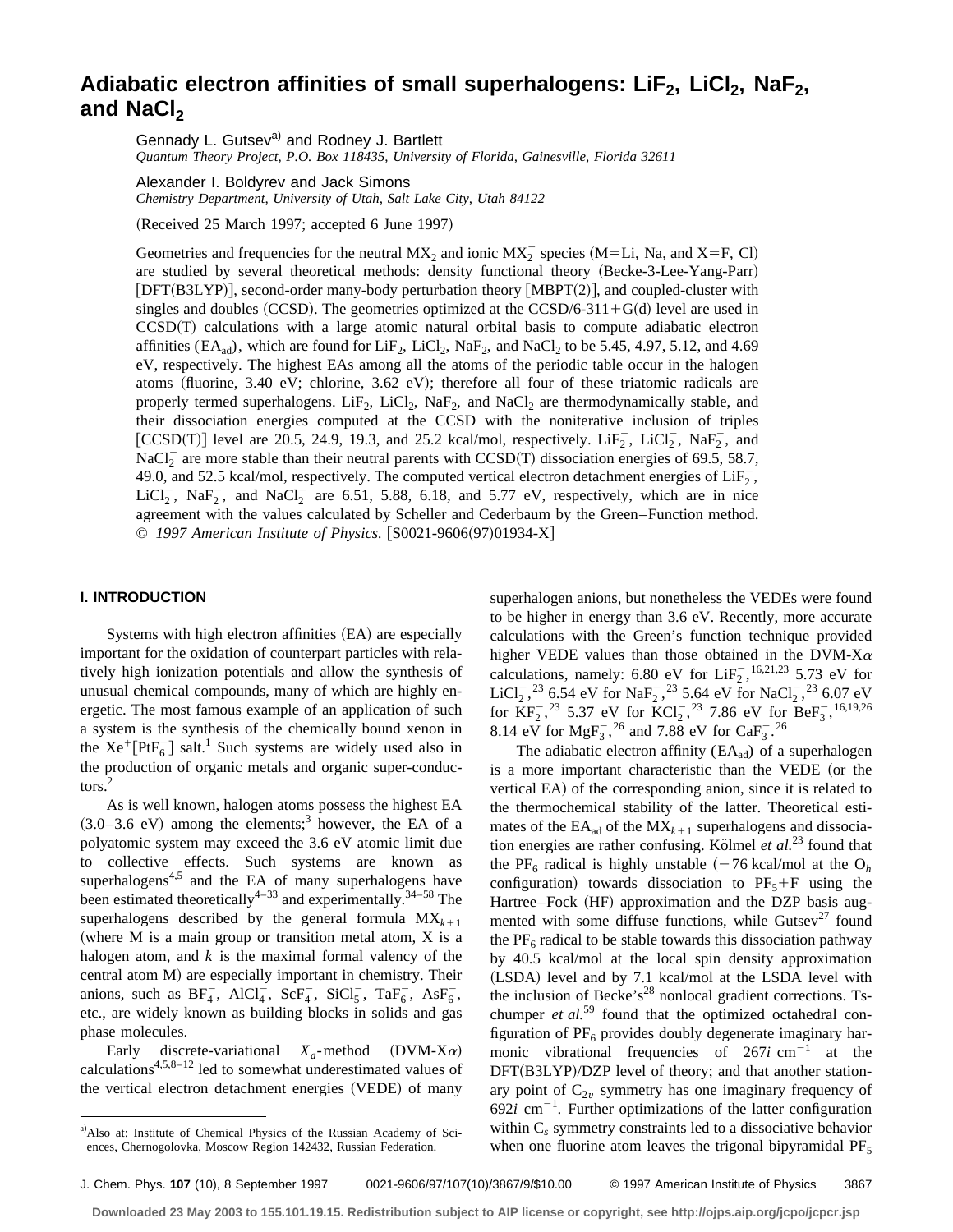It is worth mentioning that  $\text{Ortiz}^{24,25}$  has recently computed the VEDEs of  $BO_2^-$  and  $BS_2^-$  as well as the adiabatic electron affinities ( $EA_{ad}$ ) of  $BO<sub>2</sub>$  and  $BS<sub>2</sub>$ . These molecules are valent isoelectronic to the superhalogens considered in the present work, hence, they are expected to have high  $EA_{ad}$ s. Indeed, Ortiz found that both the VEDEs  $(4.75 \text{ and } 4.75 \text{)}$ 3.68 eV in  $BO_2^-$  and  $BS_2^-$ , respectively) and the  $EA_{ad}s$  (4.65) and 3.63 eV in  $BO<sub>2</sub>$  and  $BS<sub>2</sub>$ , respectively) are higher than the EAs of the halogen atoms. However, there is a difference between  $BO_2$  and  $BS_2$  and their isoelectronic  $LiF_2$  and  $LiCl_2$ counterparts. Whereas  $BO<sub>2</sub>$  and  $BS<sub>2</sub>$  are linear as well as their anions,  $LiF<sub>2</sub>$  and  $LiCl<sub>2</sub>$  are angular, while their anions are linear. This difference results in much smaller adiabatic corrections to the ionization potentials in  $BO_2^-$  and  $BS_2^$ compared to those in  $\text{LiF}_2^-$  and  $\text{LiCl}_2^-$ .

Keeping in mind that the  $EA_{ad}$  values are important for thermochemical calculations for solids containing superhalogen groups, we report here results of ab initio calculations of the  $EA_{ad}$  only for the smallest superhalogens, namely,  $LiF<sub>2</sub>$ ,  $LiCl<sub>2</sub>$ , NaF<sub>2</sub>, and NaCl<sub>2</sub>, because high-quality calculations are certainly feasible for these systems. The neutral species are known to be thermodynamically stable and their Raman and ir spectra have been studied in inert matrices. $60,61$ 

For  $\text{LiF}_2^-$ ,  $\text{LiCl}_2^-$ ,  $\text{NaF}_2^-$ , and  $\text{NaCl}_2^-$ , the results of other ab initio calculations are available in the literature.<sup>16,21,23</sup> The HF calculations were performed for geometries and frequencies of the corresponding neutral species using the  $DZ + P^{62,63}$  and 6-311+G(d)<sup>64,65</sup> basis sets. For LiF<sub>2</sub>, potential energy surfaces (PES)  $E(R_1, R_2)$  were calculated for six valence states of  ${}^2A_1$ ,  ${}^2A_2$ ,  ${}^2B_1$ , and  ${}^2B_2$  symmetries at the MRSD-CI/6-311+G(d) level. It was found that the <sup>2</sup> $B_2$  electronic state of  $C_{2v}$  symmetry which originates from the <sup>2</sup> $\Pi$ <sub>g</sub> electronic state of the linear XMX structure is the global minimum for the  $LiF_2$ ,  $LiCl_2$ ,  $NaF_2$ , and  $NaCl_2$  radicals and their charge distributions can be described as  $M^{+}X_{2}^{-}$  (Refs. 64 and 65). Therefore we will limit our consideration to the  $(C_{2\nu}, {}^{2}B_{2})$  electronic states of the neutral radicals and the  $(D_{\infty h}^{\bullet}, {}^{1}\Sigma_{g}^{+})$  electronic states of the anions.

## **II. COMPUTATIONAL DETAILS**

Geometry optimizations and frequency calculations are performed at the density functional theory (DFT) level with the B3LYP exchange-correlation functional,  $66,67$  at the second-order many-body perturbation theory  $[MBPT(2)]$ level, and the infinite-order coupled-cluster method with all singles and doubles  $(CCSD)$  level<sup>68</sup> using the GAUSSIAN 94 suite of programs.<sup>69</sup> The basis set is moderate-sized 6-311+G(d).<sup>70-73</sup> Core electrons were kept frozen in all the optimizations except for  $MBPT(2)$ , where all electrons are included in the correlated calculations.

TABLE I. Equilibrium geometries of  $\text{LiF}_2^-$ ,  $\text{LiCl}_2^-$ ,  $\text{NaF}_2^-$ , and  $\text{NaCl}_2^-$  calculated at the DFT (B3LYP), MBPT(2), CCSD levels of theory with the 6-311+G(d) basis. Bond lengths are in Å and total energies (TE) are in Hartree.

| Species           | Level       | $R(M-X)$ | TE             |
|-------------------|-------------|----------|----------------|
| $LiF_2^-$         | DFT         | 1.699    | $-207.469695$  |
|                   | MBPT(2)     | 1.706    | $-207.049796$  |
|                   | CCSD        | 1.702    | $-206.991886$  |
| LiCl <sub>2</sub> | DFT         | 2.162    | $-928.226746$  |
|                   | MBPT(2)     | 2.132    | $-927.101670$  |
|                   | <b>CCSD</b> | 2.140    | $-927.012990$  |
| $NaF_2^-$         | DFT         | 2.058    | $-362.210977$  |
|                   | MBPT(2)     | 2.075    | $-361.531.431$ |
|                   | <b>CCSD</b> | 2.122    | $-361.351.894$ |
| NaCl <sub>2</sub> | DFT         | 2.509    | $-1082.98595$  |
|                   | MBPT(2)     | 2.485    | $-1081.596374$ |
|                   | CCSD        | 2.492    | $-1081.390037$ |

At the  $CCSD/6-311+G(d)$  optimized geometries, further calculations are performed with the ACES II suite of programs<sup>74</sup> and a large atomic natural orbital basis of Widmark–Malmquist–Roos  $(WMR)^{75}$ comprising of  $[14s9p4d3f/7s6p4d3f]$  for Li,  $[14s9p4d3f/7s7p4d3f]$ for F,  $[17s12p5d4f/7s7p5d4f]$  for Na, and  $[17s12p5d4f/7s7p5d4f]$  for Cl. The coupled-cluster methods with the noniterative inclusion of triple excitations  $[CCSD+T(CCSD)$  and  $CCSD(T)]^{76,77}$  are applied. Dissociation energies of all species are computed at the  $CCSD(T)/T$ WMR level using the CCSD(T)/WMR//CCSD/6-311+G(d) total energies of the triatomics optimized in the present work and the  $CCSD(T)/WMR$  results for all intermediate diatomics, atoms and anions obtained elsewhere.<sup>78</sup> The ZPE corrections to these dissociation energies are found to be small  $(about 0.1 kcal/mol)$  and are neglected.

The results of the geometry and frequency calculations are collected in Tables I–IV, the total energies, vertical electron detachment energies and vertical electron attachment energies, are presented in Table V, the bond dissociation energies for the neutral and anionic systems are shown in Table VI and the adiabatic electron affinities are presented in Table VII.

## III. THE STRUCTURE OF THE MX<del>2</del> ANIONS AND **VERTICAL ELECTRON DETACHMENT ENERGIES**

The  $MX_2^-$  anions are linear at the DFT, MBPT(2), and CCSD levels of theory and possess the valence  $1\sigma_g^2 2\sigma_u^2 2\sigma_u^2 1\pi_u^4 1\pi_g^4$  electronic configuration. The bond lengths optimized at these levels of theory agree with each other within 0.007 Å for LiF<sub>2</sub>, 0.030 Å for LiCl<sub>2</sub>, 0.047 Å for NaF<sub>2</sub>, and 0.024 Å for NaCl<sub>2</sub>. The somewhat larger difference in the bond lengths of  $\text{NaF}_2^-$  obtained at the  $MBPT(2)$  and CCSD levels is puzzling. The optimal bond lengths of these anions calculated by Scheller and Cederbaum<sup>21,23</sup> at the CISD level using the TZP basis augmented with diffuse  $sp$  functions [which is of similar size as the 6-311+G(d) basis] were found to be 1.679 Å in  $\text{LiF}_2^-$ ,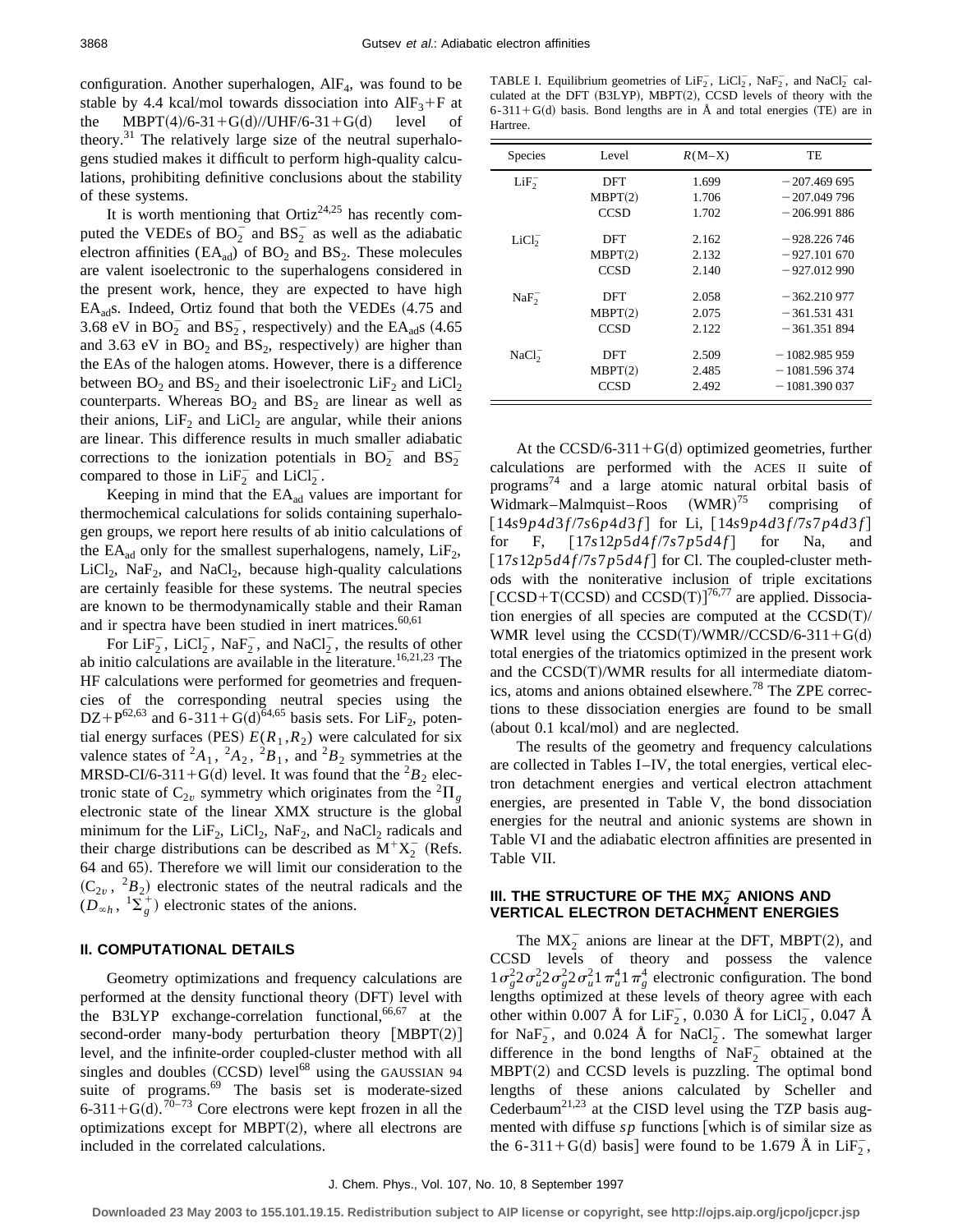TABLE II. Equilibrium geometries of LiF<sub>2</sub>, LiCl<sub>2</sub>, NaF<sub>2</sub>, and NaCl<sub>2</sub> calculated at the DFT (B3LYP), MBPT(2), CCSD levels of theory with the  $6-311+G(d)$  basis and the CCSD(T) level with the POL1 basis. Bond lengths are in  $A$ , valence angles are in degrees, and total energies  $(TE)$  are in Hartree.

| <b>Species</b>    | Level       | $R(M-X)$ | $R(X-X)$ | $\angle$ XMX | $\langle S^2 \rangle$ | TE             |
|-------------------|-------------|----------|----------|--------------|-----------------------|----------------|
| LiF <sub>2</sub>  | DFT         | 1.715    | 2.037    | $78.9^\circ$ | 0.756                 | $-207.282250$  |
|                   | MBPT(2)     | 1.724    | 1.954    | $69.0^\circ$ | 0.783                 | $-206.843975$  |
|                   | <b>CCSD</b> | 1.728    | 1.946    | $69.5^\circ$ | 0.784                 | $-206,797,901$ |
|                   | CCSD(T)     | 1.702    | 1.947    | $69.8^\circ$ | 0.771                 | $-206.820384$  |
| LiCl <sub>2</sub> | DFT         | 2.166    | 2.804    | $80.7^\circ$ | 0.753                 | $-928.047902$  |
|                   | MBPT(2)     | 2.144    | 2.696    | $77.9^\circ$ | 0.768                 | $-926.922023$  |
|                   | <b>CCSD</b> | 2.153    | 2.725    | $78.5^\circ$ | 0.769                 | $-926.835513$  |
|                   | CCSD(T)     | 2.197    | 2.679    | $75.1^\circ$ | 0.771                 | $-926.947254$  |
| NaF <sub>2</sub>  | DFT         | 2.078    | 2.032    | $58.6^\circ$ | 0.755                 | $-362.038712$  |
|                   | MBPT(2)     | 2.093    | 1.947    | $55.4^\circ$ | 0.783                 | $-361.342529$  |
|                   | <b>CCSD</b> | 2.250    | 1.973    | $52.0^\circ$ | 0.786                 | $-361.171489$  |
|                   | CCSD(T)     | 2.070    | 1.947    | $56.1^\circ$ | 0.771                 | $-361.293680$  |
| NaCl <sub>2</sub> | DFT         | 2.534    | 2.803    | $67.2^\circ$ | 0.753                 | $-1082.814378$ |
|                   | MBPT(2)     | 2.514    | 2.688    | $64.6^\circ$ | 0.767                 | $-1081.426446$ |
|                   | <b>CCSD</b> | 2.524    | 2.715    | $65.1^\circ$ | 0.768                 | $-1081.222270$ |
|                   | CCSD(T)     | 2.529    | 2.668    | $63.7^\circ$ | 0.762                 | $-1081.431457$ |

2.152 Å in LiCl<sub>2</sub>, 2.043 Å in NaF<sub>2</sub>, and 2.601 Å in NaCl<sub>2</sub>, which are in excellent agreement with our values, except for  $\text{NaF}_2^-$ . The bond lengths of  $\text{NaF}_2^-$  calculated at the  $CCSD/6-311+G(d)$  level are 0.079 Å longer than the values calculated by Scheller and Cederbaum. Such a difference is substantially larger than that to be expected for these methods and basis sets.

The vibrational frequencies calculated at the DFT,  $MBPT(2)$  and CCSD levels are rather similar and the largest deviations are  $15 \text{ cm}^{-1}$  for  $\text{LiF}_2^-$ ,  $60 \text{ cm}^{-1}$  for  $\text{LiCl}_2^-$ , 28 cm<sup>-1</sup> for NaF<sub>2</sub><sup>-</sup>, and 27 cm<sup>-1</sup> for NaCl<sub>2</sub><sup>-</sup>, always for the  $v_2(\sigma_u)$  antisymmetric stretch mode. The infrared intensities

TABLE III. Vibrational frequencies (in  $cm^{-1}$ ), ir intensities [in brackets, km/mol], and zero-point energies (in eV) of  $\text{LiF}_2^-$ ,  $\text{LiCl}_2^-$ ,  $\text{NaF}_2^-$ , and  $\text{NaCl}_2^$ calculated at the DFT $(B3LYP)$ , MBPT $(2)$ , CCSD levels of theory with the  $6-311+G(d)$  basis.

| Species           | Mode                  | DFT      | MBPT(2)  | <b>CCSD</b> |
|-------------------|-----------------------|----------|----------|-------------|
| LiF <sub>2</sub>  | $v_1(\sigma_g)$       | 370[0]   | 359[0]   | 365         |
|                   | $\nu_{2}(\sigma_{u})$ | 867[198] | 859[198] | 880         |
|                   | $\nu_3(\pi_u)$        | 252[118] | 237[126] | 238         |
|                   | ZPE                   | 0.108    | 0.105    | 0.107       |
| LiCl <sub>2</sub> | $v_1(\sigma_g)$       | 206[0]   | 222[0]   | 220         |
|                   | $\nu_{2}(\sigma_{u})$ | 634[214] | 694[210] | 688         |
|                   | $\nu_{3}(\pi_{u})$    | 182[118] | 184[63]  | 177         |
|                   | ZPE                   | 0.075    | 0.068    | 0.078       |
| $NaF_2^-$         | $v_1(\sigma_g)$       | 312[0]   | 311[0]   | 339         |
|                   | $\nu_{2}(\sigma_{u})$ | 480[103] | 478[106] | 497         |
|                   | $\nu_3(\pi_{\mu})$    | 122[92]  | 119[98]  | 114         |
|                   | ZPE                   | 0.064    | 0.064    | 0.066       |
| NaCl <sub>2</sub> | $v_1(\sigma_g)$       | 181[0]   | 193[0]   | 192         |
|                   | $\nu_{2}(\sigma_{u})$ | 342[924] | 369[90]  | 365         |
|                   | $\nu_{3}(\pi_{u})$    | 90[48]   | 92[50]   | 90          |
|                   | ZPE                   | 0.044    | 0.046    | 0.040       |

are available only at the DFT and MBPT $(2)$  levels of theory, and they are in good mutual agreement for all four anions. We anticipate that our frequencies could be useful for identification of these anions in the gas phase or isolated in matrices.

The VEDEs of all four anions presented in Table V are calculated by a so-called indirect method, namely, as the differences between the total energies of the anions and the neutral precursors at the optimal geometries of the anions. The indirect method used in this work permits maximum orbital relaxation and  $CCSD(T)$  electron correlation contributions to the VEDE. Scheller and Cederbaum<sup>23</sup> have calculated the VEDEs using a direct method, where the electron correlation and electron relaxation corrections calculated with the  $ADC(3)$  technique are added to the orbital energy of the anion HOMO. Their VEDEs are 6.80 eV for  $\text{LiF}_2^{\text{-}}$ , 5.73 eV for  $LiCl_2^-$ , 6.54 eV for Na $F_2^-$ , and 5.64 eV for NaCl<sub>2</sub>. Agreement between our indirect and their direct results is rather satisfactory. The largest deviation of 0.36 eV was found for  $\text{NaF}_2^-$ .

The VEDEs calculated within Koopmans' approximation are overestimated by about 1.2 eV for alkali fluorides and by about 0.7 eV for alkali chlorides with respect to the  $CCSD(T)/WMR$  values presented in Table V. The main contribution to the Koopmans' VEDEs is due to the electron relaxation and this contribution is larger for alkali fluorides because of a smaller size of  $F^-$  with respect to  $Cl^-$ . The largest VEDE of 6.80 eV is found for the smallest  $\text{LiF}_2^$ anion. The VEDEs decrease in the series:  $\text{LiF}_2^- \rightarrow \text{NaF}_2^-$  (by 0.33 eV), LiCl<sub>2</sub> → NaCl<sub>2</sub> (by 0.11 eV), LiF<sub>2</sub> → LiCl<sub>2</sub> (by 0.63 eV), and  $\text{NaF}_2^- \rightarrow \text{NaCl}_2^-$  (by 0.41 eV). However, all the VEDEs are substantially higher than 3.6 eV, the largest VEDE (or the EA, which is the same in this case) of the halogen atomic anions.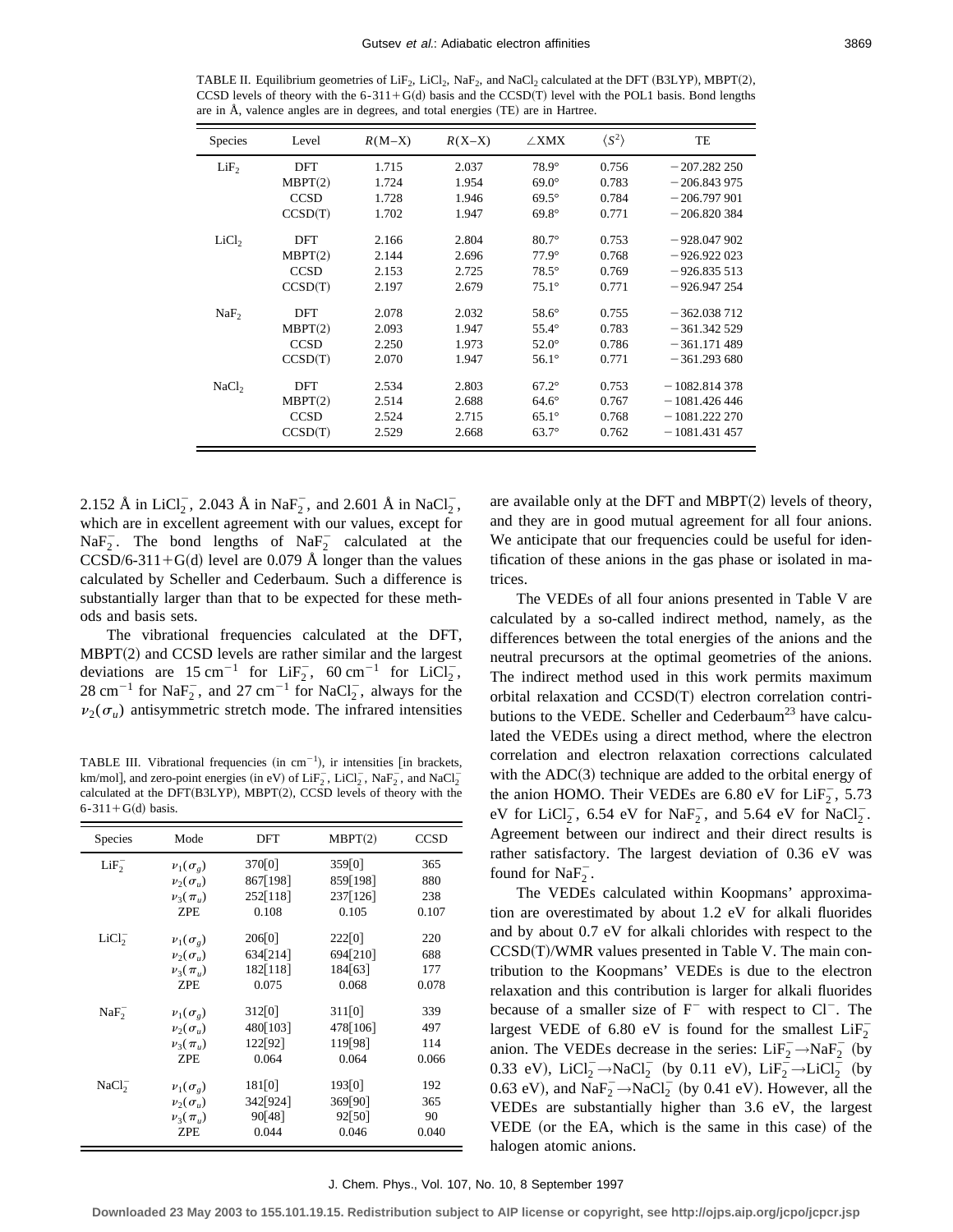TABLE IV. Vibrational frequencies (in cm<sup>-1</sup>), ir intensities [in km/mol], and zero-point energies (in eV) of LiF<sub>2</sub>, LiCl<sub>2</sub>, NaF<sub>2</sub>, and NaCl<sub>2</sub> calculated at the DFT(B3LYP), MBPT(2), CCSD levels of theory with the  $6-311+G(d)$  basis and the CCSD(T) level with the POL1 basis.

| <b>Species</b>    | Mode             | DFT      | MBPT(2)      | <b>CCSD</b>  | CCSD(T)   | Exp. (Refs. 60, 61) |
|-------------------|------------------|----------|--------------|--------------|-----------|---------------------|
| LiF <sub>2</sub>  | $\nu_1(a_1)$     | 721[129] | 730 $[127]$  | 722          | 734[113]  | $(708)^{b}$         |
|                   | $\nu_2(a_1)$     | 338[12]  | 426[12]      | 408          | 431[14]   | 452                 |
|                   | $\nu_3(b_2)$     | 535[9]   | $(1804)^{a}$ | 604          | 479[0.03] |                     |
|                   | <b>ZPE</b>       | 0.099    | .            | 0.108        | 0.102     | .                   |
| LiCl <sub>2</sub> | $\nu_1(a_1)$     | 503[121] | 543[125]     | 536          | 493[109]  | 518                 |
|                   | $\nu_2(a_1)$     | 179[5]   | 219[5]       | 211          | 232[5]    | 246                 |
|                   | $\nu_3(b_2)$     | 418[15]  | 513[797]     | 420          | 357[6]    | .                   |
|                   | ZPE              | 0.068    | 0.079        | 0.072        | 0.067     | .                   |
| NaF <sub>2</sub>  | $\nu_1(a_1)$     | 450[35]  | 489[15]      | 576          | 489[16]   | 475                 |
|                   | $\nu_{2}(a_{1})$ | 311[23]  | 368[45]      | 402          | 369[42]   | 454                 |
|                   | $\nu_3(b_2)$     | 317[2]   | $(966)^{a}$  | $(1043)^{a}$ | 306[0.01] | .                   |
|                   | <b>ZPE</b>       | 0.064    | .            | .            | 0.072     | .                   |
| NaCl <sub>2</sub> | $\nu_1(a_1)$     | 295[43]  | 320[43]      | 315          | 313[33]   | $(270)^{\circ}$     |
|                   | $\nu_2(a_1)$     | 171[9]   | 210[11]      | 203          | 220[15]   | 225                 |
|                   | $\nu_3(b_2)$     | 216[5]   | 255[156]     | 215          | 209[2.4]  | .                   |
|                   | <b>ZPE</b>       | 0.042    | 0.049        | 0.045        | 0.046     |                     |

<sup>a</sup>A symmetry broken problem.

<sup>b</sup>The frequency of the <sup>6</sup>LiF<sub>2</sub> isotopomer.

<sup>c</sup>An estimated frequency.

The reason why the VEDEs of the  $MX_{k+1}$  superhalogen anions are substantially higher than the EAs has been discussed briefly based upon the results of the DVM-X $\alpha$ calculations.4,80 Three main factors are found to be responsible for the increase in the VEDE of  $\text{LiF}_2^-$  with respect to that of  $F^-$ , namely: (i) the delocalization of an extra electron over two fluorine atoms instead of one; (ii) the nonbonding character of the  $LiF<sub>2</sub>$  HOMO (the central atom does not contribute any valence AOs to this MO, and the HOMO is composed from  $p\pi$ -AOs of the highly electronegative fluorine atoms); (iii) the coordination of the negatively charged ligands to the electropositive  $Li<sup>+</sup>$  ion.

TABLE V. Total energies (TE) of the radicals at the anions at the neutral  $(R_e)$  and anion  $(R_e^-)$  equilibrium geometries. Vertical electron affinities (EA<sub>vert</sub>) of the radicals and the vertical electron detachment energy (VEDE) of the anions at different levels of theory calculated with the WMR basis set. Total energies are in a.u.,  $EA_{vert}$ s and VEDEs are in eV.

|             | Neutral $R_e$     |                   |                           |                   | Anion $R_e^-$     |             |  |  |
|-------------|-------------------|-------------------|---------------------------|-------------------|-------------------|-------------|--|--|
| Level       | LiF <sub>2</sub>  | $LiF_2^-$         | $\text{EA}_{\text{vert}}$ | LiF <sub>2</sub>  | $LiF_2^-$         | <b>VEDE</b> |  |  |
| MBPT(2)     | $-207.063626$     | $-207.156083$     | 2.52                      | $-207.021$ 147    | $-207.276628$     | 6.95        |  |  |
| <b>CCSD</b> | $-207.071462$     | $-207.148278$     | 2.09                      | $-207.031189$     | $-207.271026$     | 6.53        |  |  |
| $CCSD+T$    | $-207.092926$     | $-207.174265$     | 2.21                      | $-207.054888$     | $-207.293369$     | 6.49        |  |  |
| CCSD(T)     | $-207.091400$     | $-207.171366$     | 2.18                      | $-207.052589$     | $-207.291706$     | 6.51        |  |  |
|             | LiCl <sub>2</sub> | LiCl <sub>2</sub> | EA <sub>vert</sub>        | LiCl <sub>2</sub> | LiCl <sub>2</sub> | <b>VEDE</b> |  |  |
| MBPT(2)     | $-927.322106$     | $-927.431988$     | 2.99                      | $-927.287191$     | $-927.508350$     | 6.02        |  |  |
| <b>CCSD</b> | $-927.350685$     | $-927.454352$     | 2.82                      | $-927.316.586$    | $-927.534106$     | 5.92        |  |  |
| $CCSD+T$    | $-927.375926$     | $-927.480573$     | 2.85                      | $-927.342761$     | $-927.558419$     | 5.87        |  |  |
| CCSD(T)     | $-927.375604$     | $-927.480318$     | 2.85                      | $-927.342319$     | $-927.558226$     | 5.88        |  |  |
|             | NaF <sub>2</sub>  | $NaF_2^-$         | EA <sub>vert</sub>        | NaF <sub>2</sub>  | $NaF_2^-$         | <b>VEDE</b> |  |  |
| MBPT(2)     | $-361.560130$     | $-361.612416$     | 1.42                      | $-361.519671$     | $-361.761897$     | 6.59        |  |  |
| <b>CCSD</b> | $-361,566291$     | $-361,600307$     | 0.93                      | $-361.525468$     | $-361.753499$     | 6.20        |  |  |
| $CCSD+T$    | $-361.590905$     | $-361.633031$     | 1.15                      | $-361.552931$     | $-361.779322$     | 6.16        |  |  |
| CCSD(T)     | $-361.588820$     | $-361.627814$     | 1.06                      | $-361.550033$     | $-361.777029$     | 6.18        |  |  |
|             | NaCl <sub>2</sub> | NaCl <sub>2</sub> | EA <sub>vert</sub>        | NaCl <sub>2</sub> | NaCl <sub>2</sub> | <b>VEDE</b> |  |  |
| MBPT(2)     | $-1081.834791$    | $-1081.922465$    | 2.38                      | $-1081.794032$    | $-1082.010719$    | 5.90        |  |  |
| <b>CCSD</b> | $-1081.861832$    | $-1081.942827$    | 2.20                      | $-1081.820884$    | $-1082.034956$    | 5.83        |  |  |
| $CCSD+T$    | $-1081.889541$    | $-1081.972001$    | 2.24                      | $-1081.849840$    | $-1082.061763$    | 5.77        |  |  |
| CCSD(T)     | $-1081.888856$    | $-1081.971322$    | 2.24                      | $-1081.849032$    | $-1082.061201$    | 5.77        |  |  |

#### J. Chem. Phys., Vol. 107, No. 10, 8 September 1997

**Downloaded 23 May 2003 to 155.101.19.15. Redistribution subject to AIP license or copyright, see http://ojps.aip.org/jcpo/jcpcr.jsp**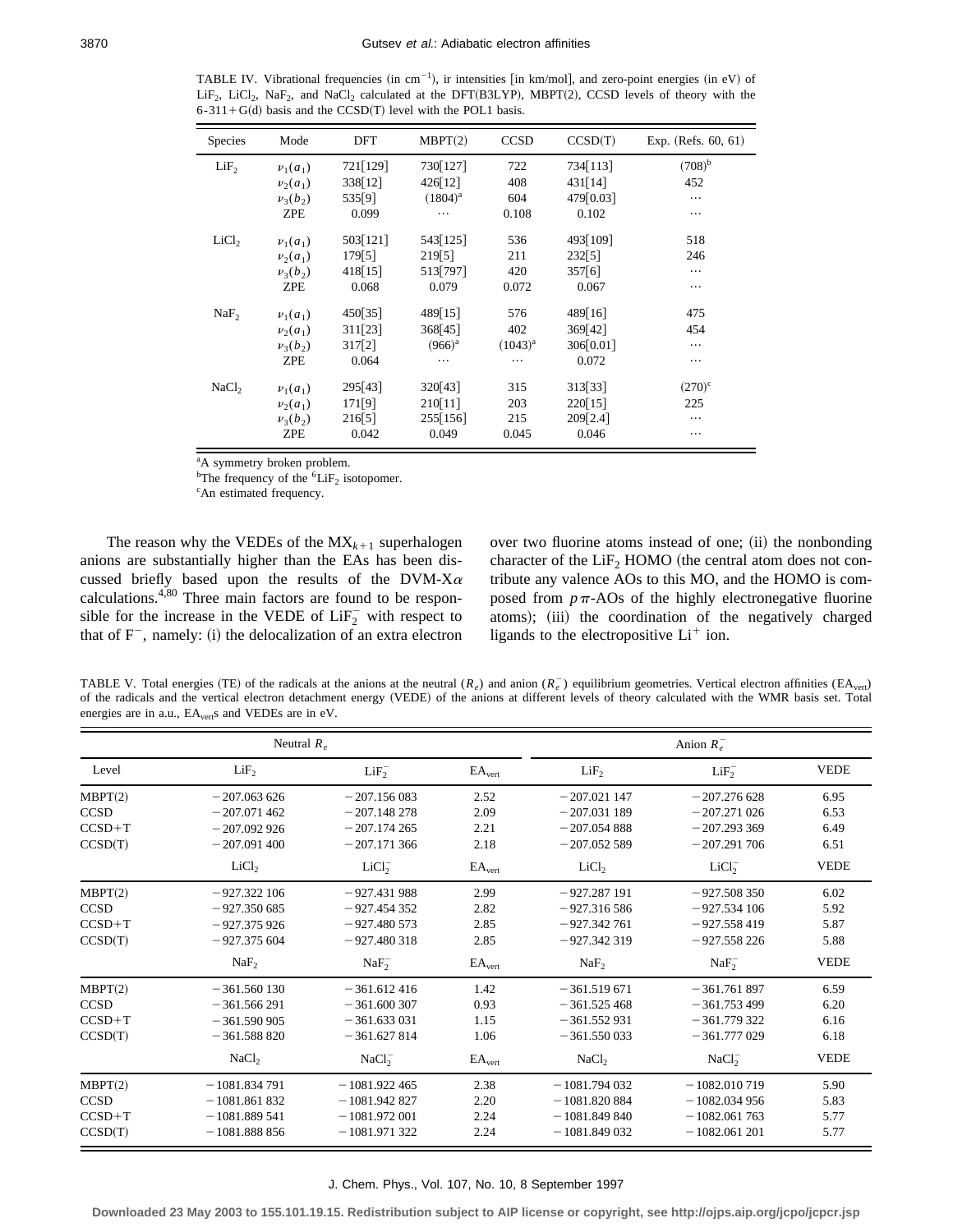TABLE VI. Bond dissociation energies of the molecules and the anions calculated at the  $CCSD(T)/WMR$  level. The data for atoms and diatomics are taken from Ref. 78, for triatomics as calculated in the present work.

|                               | Neutral triatomics |                          | Anions                          |            |                  |  |
|-------------------------------|--------------------|--------------------------|---------------------------------|------------|------------------|--|
| Channel                       | $D_e$ , eV         | $D_{\varphi}$ , kcal/mol | Channel                         | $D_e$ , eV | $D_0$ , kcal/mol |  |
| $LiF2 \rightarrow LiF + F$    | 0.889              | 20.51                    | $LiF_2^- \rightarrow LiF + F^-$ | 3.013      | 69.50            |  |
| $LiCl2 \rightarrow LiCl + Cl$ | 1.080              | 24.91                    | $LiCl2- \rightarrow LiCl + Cl-$ | 2.544      | 58.68            |  |
| $NaF2 \rightarrow NaF+F$      | 0.838              | 19.33                    | $NaF2 \rightarrow NaF + F-$     | 2.123      | 48.97            |  |
| $NaCl2 \rightarrow NaCl + Cl$ | 1.093              | 25.21                    | $NaCl2 \rightarrow NaCl + Cl2$  | 2.277      | 52.52            |  |

One could assume that other factors such as the electron relaxation and the electron correlation should be taken into account as well. Let us compare different contributions to the VEDEs of  $F^-$  and  $LiF_2^-$ . The VEDE of  $F^-$  equals 4.92 eV at the Koopmans' approximation,  $1.18$  eV at the  $\Delta$ SCF level and  $3.33$  eV at the  $CCSD(T)/WMR$  level compared to the experimental value of 3.40 eV.<sup>3</sup> The VEDE of  $LiF_2^-$  is 8.03 eV at Koopmans' approximation, 4.55 eV at the  $\Delta$ SCF level, and  $6.51$  eV at the  $CCSD(T)/WMR$  level. One can see that the VEDE increases when going from  $F^-$  to  $LiF_2^-$  already at Koopmans' approximation as the result of the three factors mentioned above. However, the VEDE of  $LiF_2^-$  becomes somewhat larger, also, as the result of smaller orbital relaxation energy of  $\text{LiF}_2^-$  (-3.48 eV) than in F<sup>-</sup> (-3.74 eV). The contribution from electron correlation equals about 2 eV and is nearly the same for both species. Therefore the decrease in the orbital relaxation contribution to the VEDE of the superhalogen anions with respect to that of halogen atomic anions is also a factor for increasing the VEDE of superhalogen anions with respect to the VEDE of the atomic halogen anions.

## **IV. THE STRUCTURE OF THE MX<sub>2</sub> NEUTRAL SUPERHALOGENS AND ADIABATIC ELECTRON AFFINITIES**

## **A. Structure and thermodynamical stability**

The  $(C_{2\nu}^2, {}^2B_2)$  electronic state with the valence configuration  $1a_1^21b_2^22a_1^23a_1^21b_1^22b_2^21a_2^23b_2^1$  was found to be the ground state for the  $MX_2$  superhalogens in previous ab initio calculations. $62-65$  The geometries optimized at three levels of theory are collected in Tables I and II. The bond length and valence angle of  $LiF<sub>2</sub>$  optimized at the MBPT $(2)$  and CCSD levels are similar  $(\Delta R < 0.01 \text{ Å}$  and  $\Delta \angle FLiF < 0.5^{\circ}$ ), but they are somewhat different at the DFT level  $(\Delta R < 0.09 \text{ Å})$ 

and  $\Delta \angle$ FLiF $<$ 9.4°). The main reason for such a discrepancy is the failure of the DFT method in reproducing the  $(F-F)^-$  bond length. Even for the isolated  $F_2^-$  anion, the DFT equilibrium bond length of 2.009 Å is substantially longer than the bond length obtained at the MBPT $(2)$   $(1.930 \text{ Å})$  and CCSD (1.948 Å) levels. The LiF<sub>2</sub> radical is found to be thermodynamically stable, and its  $CCSD(T)/WMR$  dissociation energy of 20.5 kcal/mol towards  $LiF+F$  is somewhat larger than the previous estimates of 17.6 and 14.0 kcal/mol obtained at the MBPT(4)/6-311+G(d) and CISD/6-311+G(d) levels, respectively.<sup>64</sup>

The Li–Cl bond lengths and valence angle of  $LiCl<sub>2</sub>$  optimized at the MBPT $(2)$  and CCSD levels are nearly the same  $(\Delta R < 0.03 \text{ Å}$  and  $\Delta \angle$ ClLiCl $< 0.6^{\circ}$ ), but they are somewhat different from those obtained at the DFT level  $(\Delta R \approx 0.11 \text{ Å}$  and  $\Delta \angle$  CILiCl $\approx 2.8^{\circ}$ ). The reason for such a discrepancy is again due to the failure of the DFT method in reproducing the  $(Cl-Cl)^-$  bond length. For an isolated  $Cl_2^$ anion, the equilibrium bond length of 2.755 Å optimized at the DFT level is larger than obtained at the MBPT $(2)$   $(2.651)$ Å) and CCSD (2.675 Å) levels. The LiCl<sub>2</sub> is thermodynamically stable, and its  $CCSD(T)/WMR$  dissociation energy of 24.9 kcal/mol (into LiCl+Cl) is rather close to the previously computed values<sup>64</sup> of 21.7 [MBPT(4)/6-311+G(d)] and 24.1  $\lceil$  CISD/6-311+G(d) $\rceil$  kcal/mol.

The Na–F bond length and valence angle of  $NaF<sub>2</sub>$  optimized at all three levels of theory are rather different for this radical ( $\Delta R \approx 0.17$  Å and  $\Delta \angle$ FNaF $\approx 6.6^{\circ}$ ). Such large discrepancies between the bond lengths optimized at the  $MBPT(2)$  and CCSD levels are especially disturbing, and a similar pattern is found for the  $\text{NaF}_2^-$  anion as well. The NaF<sub>2</sub> radical is thermodynamically stable and possesses a dissociation energy of 19.3 kcal/mol (to NaF+F) computed at the  $CCSD(T)/WMR$  level, which is substantially higher

TABLE VII. Adiabatic electron affinities (in eV) of  $MX_2$ , MX, M, and X.

| $MX_{2}$          | MBPT(2) <sup>a</sup> | CCSD <sup>a</sup> | $CCSD(T)^b$ | МX          | $CCSD(T)^b$ | Exp <sup>c</sup> | A  | CCSD(T) <sup>b</sup> | Exp <sup>d</sup> |
|-------------------|----------------------|-------------------|-------------|-------------|-------------|------------------|----|----------------------|------------------|
| LiF <sub>2</sub>  | 5.60                 | 5.28              | 5.45        | LiF         | 0.356       | $\ldots$         | Li | 0.617                | 0.6180(5)        |
| LiCl <sub>2</sub> | 4.89                 | 4.83              | 4.97        | LiCl        | 0.577       | 0.593            | Na | 0.541                | 0.5479(25)       |
| NaF <sub>2</sub>  | 5.14                 | 4.86              | 5.12        | <b>NaF</b>  | 0.510       | 0.520            | F  | 3.317                | 3.3999(3)        |
| NaCl <sub>2</sub> | 4.62                 | 4.56              | 4.69        | <b>NaCl</b> | 0.697       | 0.727            | C1 | 3.506                | 3.617(3)         |

<sup>a</sup>Basis is  $6-31+G(d)$ .

b Basis is WMR.

c See Ref. 82.

d See Ref. 3.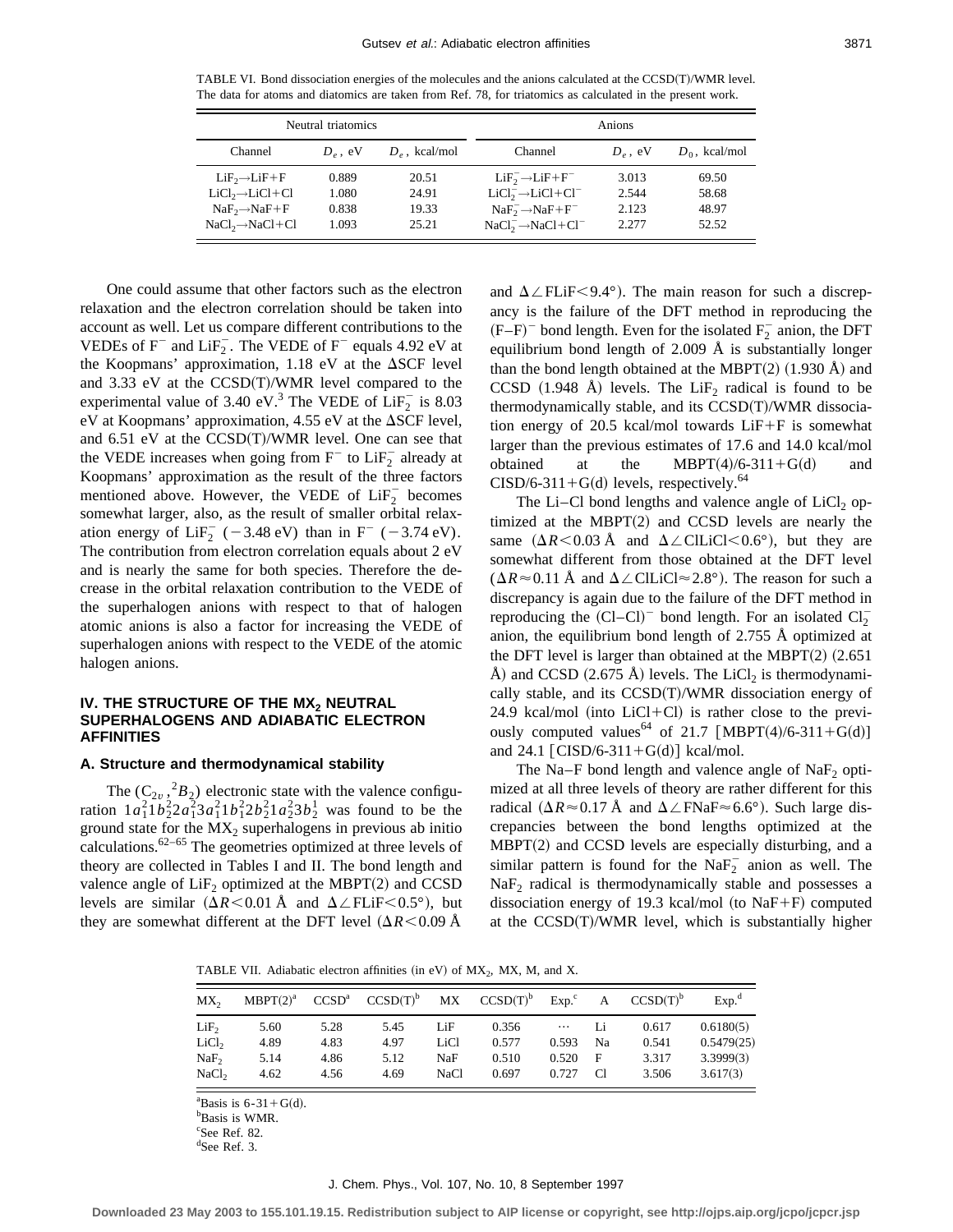than the previously obtained<sup>64</sup> values of 9.0 [MBPT(4)/ 6-311+G(d)] and 6.5  $[CISD/6-311+G(d)]$  kcal/mol.

Variations in the geometrical parameters of NaCl<sub>2</sub> obtained at all three levels of theory are similar to the variations found for the  $LiF<sub>2</sub>$  and  $LiCl<sub>2</sub>$  species. The Na–Cl bond length and valence angle optimized at the MBPT $(2)$  and CCSD levels are close to each other  $(\Delta R < 0.03 \text{ Å}$  and  $\Delta \angle$ ClNaCl  $< 0.5^{\circ}$ ), but they are rather different from those obtained at the DFT level  $(\Delta R \approx 0.12 \text{ Å}$  and  $\Delta \angle$ ClNaCl $\approx 2.6^{\circ}$ ). Such large deviations are again due to the failure of the DFT method in reproducing the  $(Cl–Cl)$ <sup>-</sup> bond length. The NaCl<sub>2</sub> radical is found to be thermodynamically stable and its  $CCSD(T)/WMR$  dissociation energy of 25.2 kcal/mol (to  $NaCl+Cl$ ) can be compared to the values of 20.5  $\lceil \text{MBPT}(4)/6 - 311 + G(d) \rceil$  and 18.9 kcal/mol  $\lceil \text{CISD}/6 - 311 \rceil$  $+G(d)$ ].<sup>64</sup>

### **B. Vibrational frequencies**

Let us first discuss the computed vibrational spectrum of LiF<sub>2</sub> (see Table III). While the  $\nu_1(a_1)$  mode at 720 cm<sup>-1</sup> is similar at all levels of theory, the second  $\nu_2(a_1)$  mode varies from 338 cm<sup>-1</sup> at the DFT level to  $426 \text{ cm}^{-1}$  at the MBPT(2) level, with an intermediate value of  $408 \text{ cm}^{-1}$  at the CCSD level. The first mode corresponds to the  $Li^+$ - $F_2^$ interionic motion and the second corresponds to the intraionic  $(F-F)^-$  motion. The interionic motion is described well at all levels of theory, while the intraionic motion is very sensitive to the method of calculations, which can be seen from the calculated vibrational frequencies in the isolated  $F_2^-$  ion: 365, 468, and 442 cm<sup>-1</sup> at the DFT/ 6-311+G(d), MBPT(2)/6-311+G(d), and CCSD/6-311  $+G(d)$  levels of theory, respectively. For the third vibrational mode of  $\text{LiF}_2^{\text{-}}$ , the DFT and CCSD methods produce a discrepancy similar in range to those of the first mode, while the vibrational frequency obtained at the MBPT $(2)$  level is different. This is an indication of a symmetry broken solution along this mode, which could be seen also from the UHF/6-311+G(d) calculations performed by Ju and Davidson,<sup>64</sup> where the  $v_3(b_2)$  mode was found to be too high  $(979 \text{ cm}^{-1})$ .

Howard and Andrews $^{60}$  have assigned the frequency of 452 cm<sup>-1</sup> to the intraionic  $(F-F)^-$  vibration for both <sup>6</sup>LiF<sub>2</sub> and  ${}^{7}LiF_2$  species and the mode with the frequency of 708 cm<sup>-1</sup> to the  $Li<sup>+</sup>-F<sub>2</sub><sup>-</sup>$  interionic motion. Our frequencies presented in Tables I and II correspond to the  ${}^{7}Li$  isotope. For a correct comparison, we perform a frequency calculation for  ${}^{6}LiF_2$  using the DFT force field. The corresponding frequencies are found to be:  $v_1(a_1) = 766 \text{ cm}^{-1}$ ,  $v_2(a_1)$  $=$  340 cm<sup>-1</sup>, and  $v_3(b_2)$  = 565 cm<sup>-1</sup>. There is a substantial isotope shift of 45 cm<sup>-1</sup> for  $v_1(a_1)$  and of 30 cm<sup>-1</sup> for  $v_3(b_2)$ . A small isotope shift of  $2 \text{ cm}^{-1}$  was found for  $v_2(a_1)$  in agreement with the experimental findings.<sup>60</sup> According to the results of our calculations, the  $\nu_1(a_1)$  vibration should be the most intense in the infrared spectra and the  $\nu_2(a_1)$  mode should be the most intense in Raman spectra (Raman intensities are available only at the UHF/6-311+G(d) level of theory), in correspondence with experimental observations of Howard and Andrews.<sup>60</sup> Therefore one could consider that there is good agreement between experimental and calculated spectra of  $LiF<sub>2</sub>$ .

The frequencies of  $LiCl<sub>2</sub>$  computed at all three levels of theory are in better accord with each other than for  $LiF<sub>2</sub>$ . (We will preserve in this paper the numeration of frequencies widely accepted in theoretical chemistry, namely: a higher frequency of a given symmetry has a higher number. Therefore our  $v_1$  and  $v_2$  frequencies correspond to the  $v_2$  and  $v_1$ frequencies in Howard and Andrews' articles. $60,61$  The  $\nu_1(a_1)$  and  $\nu_2(a_1)$  frequences are similar at the CCSD (536) and  $211 \text{ cm}^{-1}$ , respectively) and MBPT(2) (543 and  $211 \text{ cm}^{-1}$ , respectively) levels of theory, but they are somewhat underestimated at the DFT level  $(503 \text{ and } 179 \text{ cm}^{-1})$ , respectively). The less accurate description at the DFT level seems to be due to the inability of the  $DFT(B3LYP)$  method to describe the vibrations in the isolated  $Cl_2^-$  ion:  $\nu=198$ , 238, and 231 cm<sup>-1</sup> at the DFT/6-311+G(d),  $MBPT(2)/6-311+G(d)$ , and CCSD/6-311+G(d) levels, respectively. For the third  $v_3(b_2)$  vibrational frequency of  $LiCl<sub>2</sub>$ , the DFT and CCSD methods provide almost the same value, while this frequency is overestimated by 93  $\text{cm}^{-1}$  with respect to the CCSD value at the MBPT $(2)$  level. Ju and Davidson<sup>64</sup> found the same value of 513 cm<sup>-1</sup> of the  $v_3(b_2)$ vibrational frequency at the UHF/6-311+G(d) level, as we found at the MBPT $(2)/6-311+G(d)$  level.

Howard and Andrews<sup>61</sup> have observed a well-resolved triplet at 540.4, 533.0, and  $525.6 \pm 1.0 \text{ cm}^{-1}$  and a very strong band at  $243\pm0.7$  cm<sup>-1</sup> with weak features at 253.4  $\pm$  0.7 and 484.7 $\pm$ 0.6 cm<sup>-1</sup> in the Raman spectra of <sup>7</sup>Li<sup>35</sup>Cl<sub>2</sub> species. The  $Ar^{-37}Cl_2$  (99.5% enriched) experiments with lithium have shown four bands in a Raman scan: a series at 241.4 $\pm$ 0.5, 476 $\pm$ 0.9, and 707.8 $\pm$ 1.0 cm<sup>-1</sup> and a single band at  $522.1 \pm 0.5$  cm<sup>-1</sup>. We found from our calculations that the intraionic  $(F-F)^-$  frequency  $\nu_2(a_1)$  of 211 cm<sup>-1</sup> has the highest Raman intensity (at the UHF/6-311+G(d) level) and the interionic  $(Li^+ - Cl_2^-)$  frequency  $\nu_1(a_1)$  of  $536 \text{ cm}^{-1}$  has to be Raman intense in nice agreement with the experimental findings.

The calculated harmonic frequencies of  $NaF<sub>2</sub>$  reveal a strong dependence on the method used as well. The  $v_3(b_2)$ values calculated with different methods are  $538 \text{ cm}^{-1}$ [UHF/6-311+G(d)],<sup>64</sup> 966 cm<sup>-1</sup> [MBPT(2)/6-311+G(d)] and  $1043 \text{ cm}^{-1}$  [CCSD/6-311+G(d)], i.e., one sees unusually large differences. Even at the CCSD level, we have observed a symmetry broken problem for  $v_3(b_2)$ . The stability analysis revealed that this instability is of a ''UHF*→*UHF of broken symmetry'' type, which corresponds to lowering the symmetry to  $C_s$ . We performed additional calculations with ACES II at the CCSD(T)/POL1 level (POL1 is the basis<sup>79</sup> developed for describing polarizabilities), and have not found any instability at this level, see Table IV. The DFT method is found to be free from any symmetry-breaking problem as well.

Howard and Andrews<sup>60</sup> have assigned the frequency of 454 cm<sup>-1</sup> to the Na<sup>+</sup>-F<sub>2</sub><sup>-</sup> interionic vibration and the frequency of 475 cm<sup>-1</sup> to the intraionic  $(F-F)^-$  vibration of the  $NaF<sub>2</sub>$  radical. These values can be compared to the values of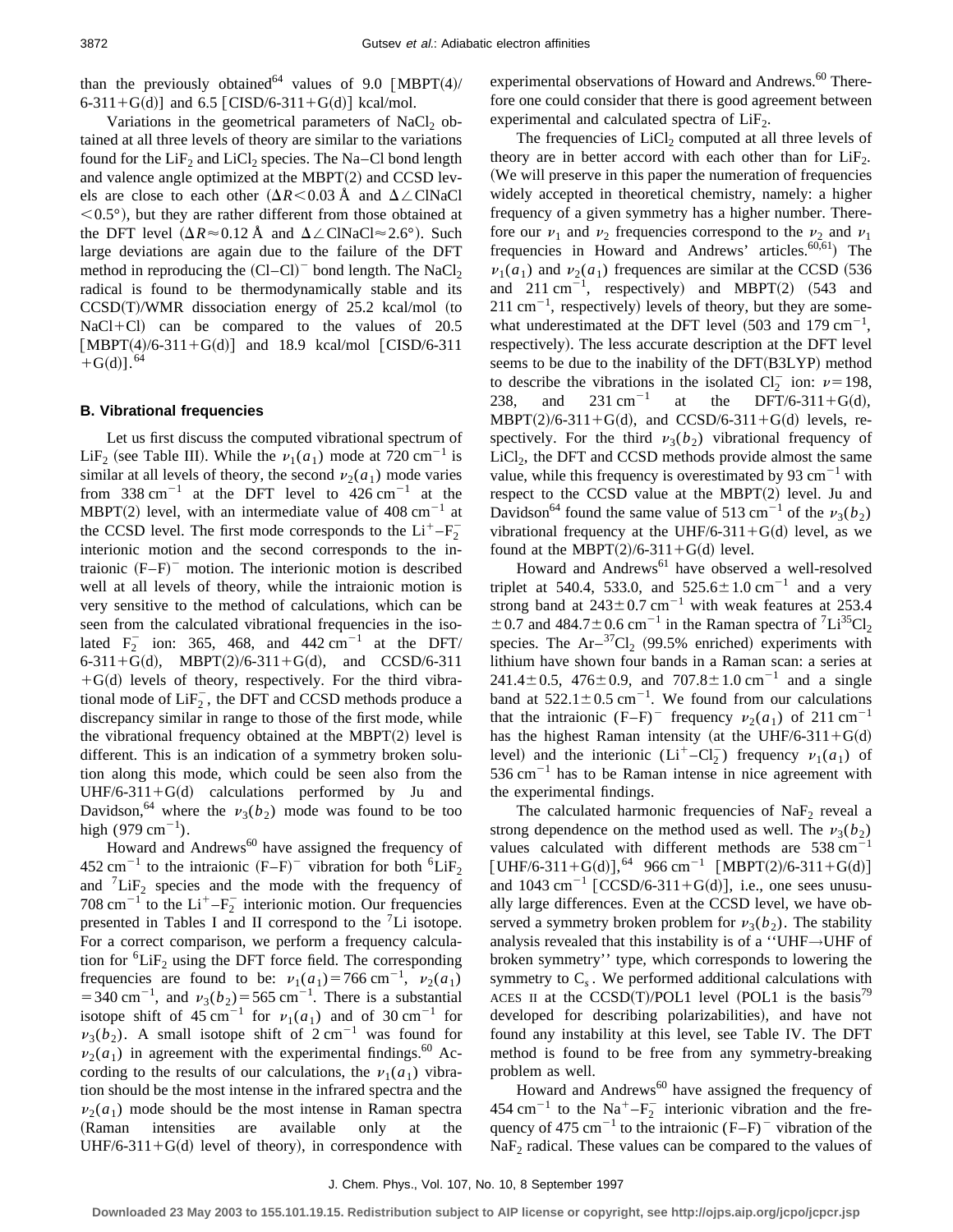$369 \text{ cm}^{-1}$  and  $589 \text{ cm}^{-1}$ , respectively, calculated at the  $CCSD(T)$  level.

Howard and Andrews stated<sup>60</sup> that the  $\nu_1$  and  $\nu_2$  modes should mix because these modes are of the same  $a_1$  symmetry. They pointed out also a frequency crossover between the interionic and intraionic modes in  $LiF<sub>2</sub>$  and NaF<sub>2</sub>, which is in agreement with our computational results. Indeed, we have found the higher frequencies in  $LiF<sub>2</sub>$ ,  $LiCl<sub>2</sub>$ , and NaCl<sub>2</sub> to correspond to the intraionic mode and the lower frequencies to correspond to the interionic mode. The interionic mode has substantially higher ir intensity (see Table IV) according to the results of our calculations. However, the lower frequency has a higher ir intensity in  $NaCl<sub>2</sub>$ , and the analysis of this mode reveals that it is mainly interionic, while both the  $\nu_1$  and  $\nu_2$  modes in NaF<sub>2</sub> are mixed substantially. Therefore the interionic and intraionic modes in  $NaF<sub>2</sub>$  have a crossover in correspondence with Howard and Andrews'<sup>60</sup> statement.

As concerns  $NaCl<sub>2</sub>$ , two modes corresponding to the  $Na<sup>+</sup>-Cl<sub>2</sub><sup>-</sup>$  interionic motion and to the intraionic  $(Cl-Cl)$ motion are similar at all three levels of theory. As for the third vibrational mode, the DFT and CCSD methods provide nearly the same results, while the vibrational frequency obtained at the MBPT $(2)$  level bears some attributes of a symmetry-broken solution, which could be anticipated from a rather high infrared intensity of the mode.

Howard and Andrews<sup>61</sup> found that in Ar matrices the most intense signal in the Raman spectra of  $Na-Cl<sub>2</sub>$  is located at  $224.9 \pm 0.5$  cm<sup>-1</sup> and a moderately strong band is located at  $274.0 \pm 1.0$  cm<sup>-1</sup>, while in Xe matrices they found a strong band at  $219.1 \pm 0.8$  cm<sup>-1</sup> and weaker signals at  $254.6 \pm 0.9$  and  $276.0 \pm 0.8$  cm<sup>-1</sup>. In the Kr matrices, the  $273$  cm<sup>-1</sup> band was found to be five times stronger than the 225 cm<sup>-1</sup> band. The same features at 225.5 and 272.0 cm<sup>-1</sup> were found to be strong also in the infrared spectra of  $Na-Cl<sub>2</sub>.<sup>61</sup>$ 

According to the results of our calculations, the vibration  $\nu_1(a_1)$  of 315 cm<sup>-1</sup> should be the most intense in the infrared spectra of NaCl<sub>2</sub> and the vibration  $v_2(a_1)$  of 203 cm<sup>-1</sup> should be the most intense in the Raman spectra (the Raman intensity is available only at the UHF/6-311+G(d) level of theory). Once again, the Na<sup>+</sup>-Cl<sub>2</sub> interionic  $\nu_1(a_1)$  value is overestimated and the  $(Cl–Cl)^-$  intraionic  $\nu_2(a_1)$  value is underestimated, as was the value for  $LiF<sub>2</sub>$ . However, we believe that there should be an overall good agreement between the experimental and calculated spectra of  $NaCl<sub>2</sub>$ .

#### **C. Electron affinities**

The most accurate  $EA_{ad}$  of  $LiF<sub>2</sub>$  calculated at the  $CCSD(T)/WMR$  level is 5.45 eV, which is much higher than the 3.6 eV superhalogen threshold. For comparison, the EA of the fluorine atom calculated at the same level of theory is 3.32 eV versus the experimental value of 3.3999(3) eV.<sup>3</sup> The EAad equals the adiabatic electron detachment energy  $(AEDE)$  and is lower by 1.06 eV than the VEDE (compare entries of Table V and VII) of  $\text{LiF}_2^-$ . The vertical electron attachment energy  $(EA<sub>vert</sub>)$  for  $LiF<sub>2</sub>$  is the difference in the total energies of  $\text{LiF}_2^-$  and  $\text{LiF}_2$  at the equilibrium geometry of the neutral radical and equals 2.18 eV.

The CCSD(T)/WMR  $EA_{ad}$  of LiCl<sub>2</sub> is 4.97 eV, which is also higher than 3.6 eV; therefore LiCl<sub>2</sub> is also a superhalogen. For comparison, the EA of the chlorine atom calculated at the same level of theory is 3.51 eV versus the experimental value of 3.617(3) eV.<sup>3</sup> The EA<sub>ad</sub> of LiCl<sub>2</sub> is lower than the VEDE of  $LiCl_2^-$  by 0.91 eV, and the vertical electron attachment energy for  $LiCl<sub>2</sub>$  is 2.85 eV.

The  $EA_{ad}$  of  $NaF_2$  calculated at the CCSD(T)/WMR level is 5.12 eV, implying that  $NaF<sub>2</sub>$  is also a superhalogen. The  $EA_{ad}$  of  $NaF_2$  is lower by 1.06 eV than the VEDE of  $\text{NaF}_2^-$ , and the vertical electron attachment energy for  $\text{NaF}_2$ was found to be only 1.06 eV.

The  $EA_{ad}$  of NaCl<sub>2</sub> calculated at  $CCSD(T)/WMR$  level is 4.69 eV, being the lowest in the series considered. However, it is still higher than the superhalogen threshold of 3.6 eV. The  $EA_{ad}$  of NaCl<sub>2</sub> is lower by 1.08 eV than the VEDE of  $NaCl<sub>2</sub><sup>-</sup>$ , and the vertical electron attachment energy for NaCl<sub>2</sub> is found to be 2.24 eV.

### **V. OVERVIEW**

All four systems,  $LiF_2$ ,  $LiCl_2$ ,  $NaF_2$ , and  $NaCl_2$  considered in the present work possess high adiabatic electron affinities ( $EA_{ad}$ ), which have been computed to be 5.45, 4.97, 5.12, and 4.69 eV, respectively, at the  $CCSD(T)$  level of theory with a large ANO basis set. While there is no experimental data on the  $EA_{ad}$  of the  $MX_2$  superhalogens, Miller and Lineberger<sup>83</sup> found that none of the  $F(NaF)^{-}_{n}$  ions (including  $FNaF^-$  can photodetach with 2.540 eV photons, which lends support to the high electron detachment energy of Na $F_2^-$  computed in this work. The EA<sub>ad</sub>s of the diatomic MX molecules computed at the CCSD(T)/WMR level are in excellent agreement (within  $0.03$  eV) with the experimental data.<sup>82</sup> Even in the ''worst'' cases systems such as F and Cl (see Table VII) and the NH radical, $84$  the CCSD(T)/WMR level is capable of reproducing the data obtained with the photodetachment spectroscopy within 0.1 eV. Similar or better accuracy should be anticipated for the  $EA_{ad}$  of the  $MX_2$ superhalogens.

The  $EA_{ad}$ s of the Li $F_2$ , LiCl<sub>2</sub>, Na $F_2$ , and NaCl<sub>2</sub> radicals exceed the highest atomic EA  $[3.62 \text{ eV}, \text{Cl}$  (Ref. 3)]; therefore, all these radicals are superhalogens. The radicals are found to be thermodynamically stable with dissociation energies of 20.5, 24.9, 19.3, and 25.2 kcal/mol, respectively. The computed vertical electron attachment energies are substantially lower than the  $EA_{ad}s$ , namely: 2.18 ( $LiF_2$ ), 2.85 (LiCl<sub>2</sub>), 1.06 (NaF<sub>2</sub>), and 2.24 (NaCl<sub>2</sub>) eV, respectively.

The vertical electron detachment energies (VEDE) for the corresponding  $\text{LiF}_2^-$ ,  $\text{LiCl}_2^-$ ,  $\text{NaF}_2^-$ , and  $\text{NaCl}_2^-$  anions are calculated by a fully relaxed  $\Delta CCSD(T)$  level of theory. The computed VEDEs are  $6.51$  (LiF<sub>2</sub>),  $5.88$  (LiCl<sub>2</sub>),  $6.18$  $(NaF<sub>2</sub>)$ , and 5.77  $(NaCl<sub>2</sub>)$  eV, in nice agreement with the values calculated by the  $ADC(3)$  approximation of the Green function method. $23$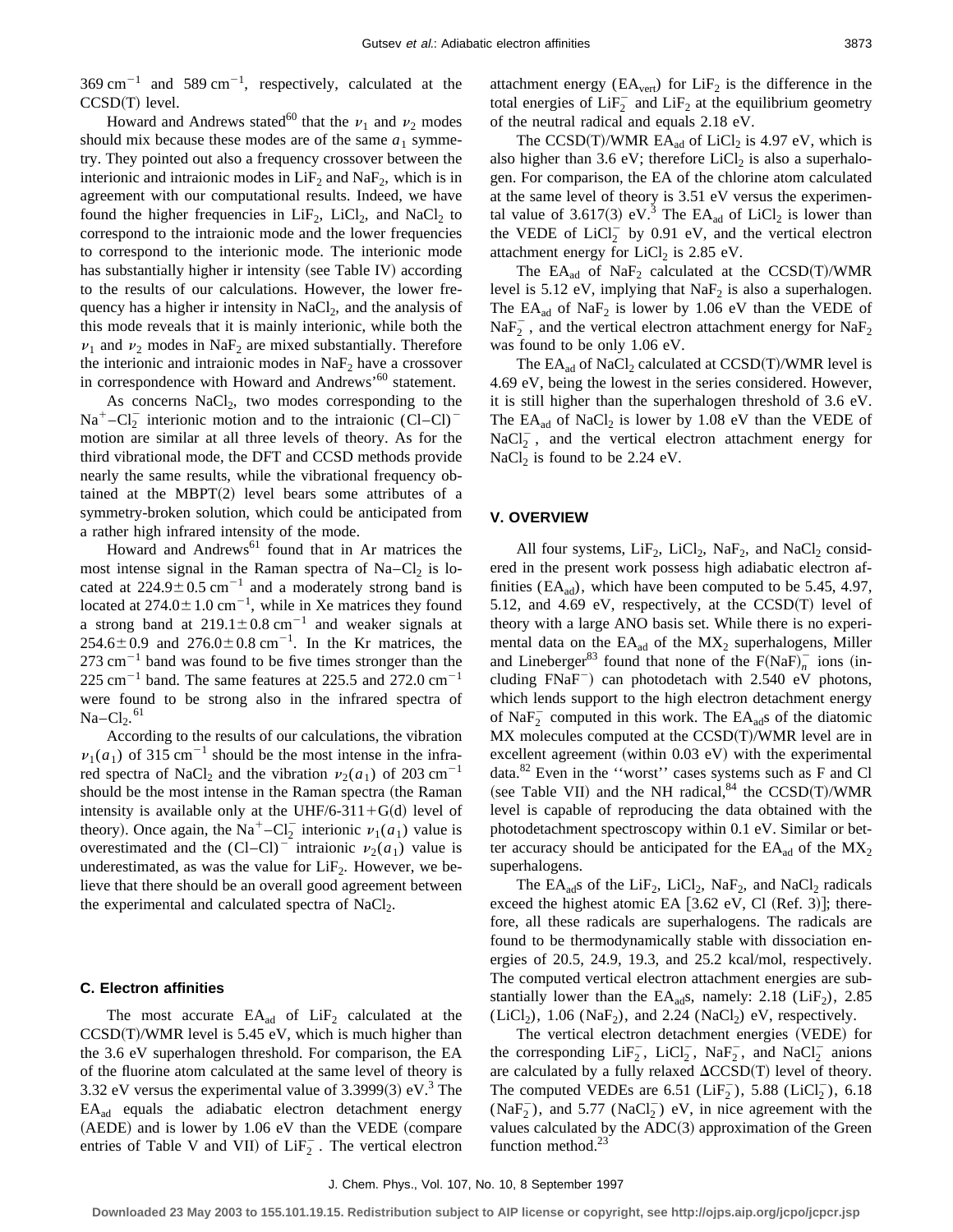The dissociation energies of  $MX_2^-$  into  $MX+X^-$  are found to be 69.5 ( $\text{LiF}_2^-$ ), 58.7 ( $\text{LiCl}_2^-$ ), 49.0 ( $\text{NaF}_2^-$ ), and 52.5 (NaCl<sub>2</sub>) kcal/mol, which are substantially higher than those for the neutral parents. This result does not fit the simple MO theory, because an extra electron is detaching from the nonbonding MO, which does not contain any valence contribution from the central atom; therefore, the detachment/attachment cannot be anticipated to seriously affect the stability. This question was addressed previously, <sup>81</sup> and the reason for the destabilization of the neutral parent was related to a strong electron relaxation of the neutral system.

The geometrical parameters of the anions and their neutral parents optimized at the DFT/6-311+G(d), MBPT(2)/6-311+G(d), and CCSD/6-311+G(d) levels are rather similar. However, the X–X bond lengths in the neutral species were found to be off by 0.1 Å at the  $DFT(B3LYP)/6-311+G(d)$  level, because of the failure of this method in reproducing the F–F and Cl–Cl bond lengths in the free  $F_2^-$  and  $Cl_2^-$  anions. There is no reasonable explanation for unexpectedly large Na–F bond lengths obtained at the CCSD/6-311+G(d) level of theory for both  $\text{NaF}_2^-$  and  $NaF<sub>2</sub>$  species.

The calculated frequencies of the anions are found to be in good agreement at all three levels of theory, but for neutral species a symmetry breaking affects the antisymmetric  $v_3(b_2)$  frequencies at the MBPT(2) and even CCSD levels of theory. Surprisingly, the DFT calculation is free of the symmetry-broken problem.

Taking into account that M–X bond lengths are close to each other in the linear  $MX_2^-$  anions and in the corresponding triangular  $MX_{k+1}$  neutral parents, whereas the valence angles are changing dramatically from  $180^{\circ}$  to  $69.5^{\circ}$  (LiF<sub>2</sub>), 78.5° (LiCl<sub>2</sub>), 47.4° (NaF<sub>2</sub>) and 65.1° (NaCl<sub>2</sub>), one can expect a long progression in photoelectron detachment spectra of the  $MX_2^-$  anions with the deformation  $\nu_2(a_1)$  mode dominating the spectra. Experimental photodetachment studies of the  $MX_2^-$  anions are certainly desirable.

#### **ACKNOWLEDGMENTS**

This work was supported in Florida by the Office of Naval Research Grant No. N00014-95-0614 and in Utah by the National Science Foundation Grant No. CHE9116286 and in part by a grant of HPC time from the DoD HPC Center.

- <sup>1</sup>F. Wudl, Acc. Chem. Res. **17**, 227 (1984).
- $2$ N. Bartlett, Proc. Chem. Soc. 218 (1962).
- <sup>3</sup>H. Hotop and W. C. Lineberger, J. Phys. Chem. Ref. Data **14**, 731 (1985).
- ${}^{4}$ G. L. Gutsev and A. I. Boldyrev, Chem. Phys. **56**, 277 (1981).
- ${}^5$ G. L. Gutsev and A. I. Boldyrev, Adv. Chem. Phys. **61**, 169 (1985).
- 6P. J. Hay, W. R. Wadt, L. R. Kahn, R. C. Raffenetti, and D. H. Phillips, J. Chem. Phys. **71**, 1767 (1979).
- ${}^{7}$  J. E. Bloor and R. E. Sherrod, J. Am. Chem. Soc.  $102$ , 4333 (1980).
- <sup>8</sup>G. L. Gutsev and A. I. Boldyrev, Chem. Phys. Lett. **84**, 352 (1981).
- $9^9$ G. L. Gutsev and A. I. Boldyrev, Chem. Phys. Lett.  $101$ , 441 (1983).
- $10^{\circ}$ G. L. Gutsev and A. I. Boldyrev, Chem. Phys. Lett. **108**, 250 (1984).
- $11$ <sup>G.</sup> L. Gutsev and A. I. Boldyrev, Chem. Phys. Lett. **108**, 255 (1984).
- $12$  G. L. Gutsev and A. I. Boldyrev, Mol. Phys. **53**, 23 (1984).
- <sup>13</sup> Y. Sakai and E. Miyoshi, J. Chem. Phys. **87**, 2885 (1987).
- 14E. Miyoshi, Y. Sakai, A. Murakami, H. Iwaki, H. Terashima, T. Shoda, and T. Kawaguchi, J. Chem. Phys. 89, 4193 (1988).
- 15F. Mota, J. J. Novoa, and A. C. Ramirez, J. Mol. Struct. Theochem. **43**, 153 (1988).
- $16$ V. G. Zakzhevskii and A. I. Boldyrev, J. Chem. Phys. **93**, 657 (1990).
- $17$ C. Kölmel, G. Palm, R. Ahlrichs, M. Bär, and A. I. Boldyrev, Chem. Phys. Lett. 173, 151 (1990).
- $18$ A. I. Boldyrev and W. von Niessen, Chem. Phys. **155**, 71 (1991).
- 19H.-G. Weikert, L. S. Cederbaum, F. Tarantelli, and A. I. Boldyrev, Z. Phys. D 18, 299 (1991).
- <sup>20</sup>G. L. Gutsev, Chem. Phys. Lett. **184**, 305 (1991).
- $21$  M. K. Scheller and L. S. Cederbaum, J. Phys. B  $25$ ,  $2257$  (1992).
- $22$  A. I. Boldyrev and J. Simons, J. Chem. Phys. **97**, 2826 (1992).
- <sup>23</sup> M. K. Scheller and L. S. Cederbaum, J. Chem. Phys. 99, 441 (1993).
- <sup>24</sup> J. V. Ortiz, J. Chem. Phys. **99**, 6727 (1993).
- <sup>25</sup> J. V. Ortiz, Chem. Phys. Lett. **214**, 467 (1993).
- <sup>26</sup> H.-G. Weikert and L. S. Cederbaum, J. Chem. Phys. 99, 8877 (1993).
- <sup>27</sup> G. L. Gutsev, J. Chem. Phys. **98**, 444 (1993).
- <sup>28</sup> A. D. Becke, J. Chem. Phys. **88**, 1053 (1988).
- <sup>29</sup>G. L. Gutsev, J. Chem. Phys. **99**, 3906 (1993).
- <sup>30</sup> M. K. Scheller and L. S. Cederbaum, J. Chem. Phys. **100**, 8934 (1994).
- <sup>31</sup>G. L. Gutsev, A. Les, and L. Adamowicz, J. Chem. Phys. **100**, 8925  $(1994).$
- 32H.-G. Weikert, H.-D. Meyer, and L. S. Cederbaum, J. Chem. Phys. **104**, 7122 (1996).
- 33M. Gutowski, A. I. Boldyrev, J. Simons, J. Raz, and J. Blazejowski, J. Am. Chem. Soc. 118, 1173 (1996).
- <sup>34</sup> N. Bartlett, Angew. Chem. Int. Engl. **7**, 433 (1968).
- <sup>35</sup> D. E. Jensen, Trans. Faraday Soc. **65**, 2123 (1969).
- <sup>36</sup> D. E. Jensen and W. J. Miller, J. Chem. Phys. **53**, 3287 (1970).
- 37E. E. Fergusson, D. B. Dunkin, and F. C. Feshenfeld, J. Chem. Phys. **57**, 1459 (1972).
- <sup>38</sup> W. J. Miller, J. Chem. Phys. **57**, 2354 (1972).
- <sup>39</sup> J. Burgess, I. H. Haigh, R. D. Peacock, and P. Taylor, J. Chem. Soc. Dalton Trans. **10**, 1064 (1974).
- 40C. B. Leffert, S. Y. Tang, E. W. Rothe, and T. C. Cheng, J. Chem. Phys. **61.** 4929 (1974).
- 41L. V. Gurvich, G. V. Karachevtsev, V. N. Kondratjev, Y. A. Lebedev, V. A. Medvedev, V. K. Potapov, and Y. S. Hodeev, *Destruction Energies of Chemical Bonds, Ionization Potentials and Electron Affinities* (Nauka, Moscow, 1974).
- <sup>42</sup> C. D. Cooper and R. N. Compton, Bull. Am. Phys. Soc. **19**, 1067 (1974).
- 43S. Y. Tang, G. P. Reck, and E. W. Rothe, Bull. Am. Phys. Soc. **19**, 1173  $(1974).$
- 44M. Boring, J. H. Wood, and J. W. Moskowtiz, J. Chem. Phys. **61**, 3800  $(1974).$
- <sup>45</sup>R. K. Gould and W. J. Miller, J. Chem. Phys. **62**, 644 (1975).
- <sup>46</sup> J. L. Beauchamp, J. Chem. Phys. **64**, 929 (1976).
- 47B. P. Mathur, E. W. Rothe, S. Y. Tang, and K. Mahajan, J. Chem. Phys. **64**, 1247 (1976).
- <sup>48</sup> R. N. Compton, J. Chem. Phys. **66**, 4478 (1977).
- 49B. P. Mathur, E. W. Rothe, and G. P. Reck, J. Chem. Phys. **67**, 377  $(1977).$
- 50R. N. Compton, P. W. Reinhart, and C. D. Cooper, J. Chem. Phys. **68**, 2023 (1978).
- <sup>51</sup> A. T. Pyatenko and L. N. Gorokhov, Chem. Phys. Lett. **105**, 205 (1984). 52R. N. Compton, in *Photophysics and Photochemistry in the Vacuum Ultraviolet*, edited by S. P. McGlynn, G. L. Findley, and R. H. Huebner, NATO ASI. Series C: Mathematical and Physical Sciences, Vol. 142 (Reidel, Boston, 1985), p. 261.
- 53N. A. Igolkina, M. I. Nikitin, O. V. Boltalina, and L. V. Sidorov, High Temp. Sci. 21, 111 (1986).
- 54N. A. Igolkina, M. I. Nikitin, L. V. Sidorov, and O. V. Boltalina, High Temp. Sci. 23, 89 (1987).
- 55A. Ya. Borshchevskii, O. V. Boltalina, I. D. Sorokin, and L. N. Sidorov, J. Chem. Thermodyn. **20**, 523 (1988).
- 56L. N. Sidorov, O. V. Boltalina, and A. Ya. Borshchevski, Int. J. Mass Spectrom. Ion Processes, 87, R1 (1989).
- <sup>57</sup>O. V. Boltalina, A. Ya. Borshchevskii, and L. V. Sidorov, Russ. J. Phys. Chem. 65, 466 (1991).
- 58R. N. Compton, ''Multiply Charged Negative Ions,'' in *Negative Ions*, edited by V. A. Esaulov (Cambridge University Press, Cambridge, England 1995).